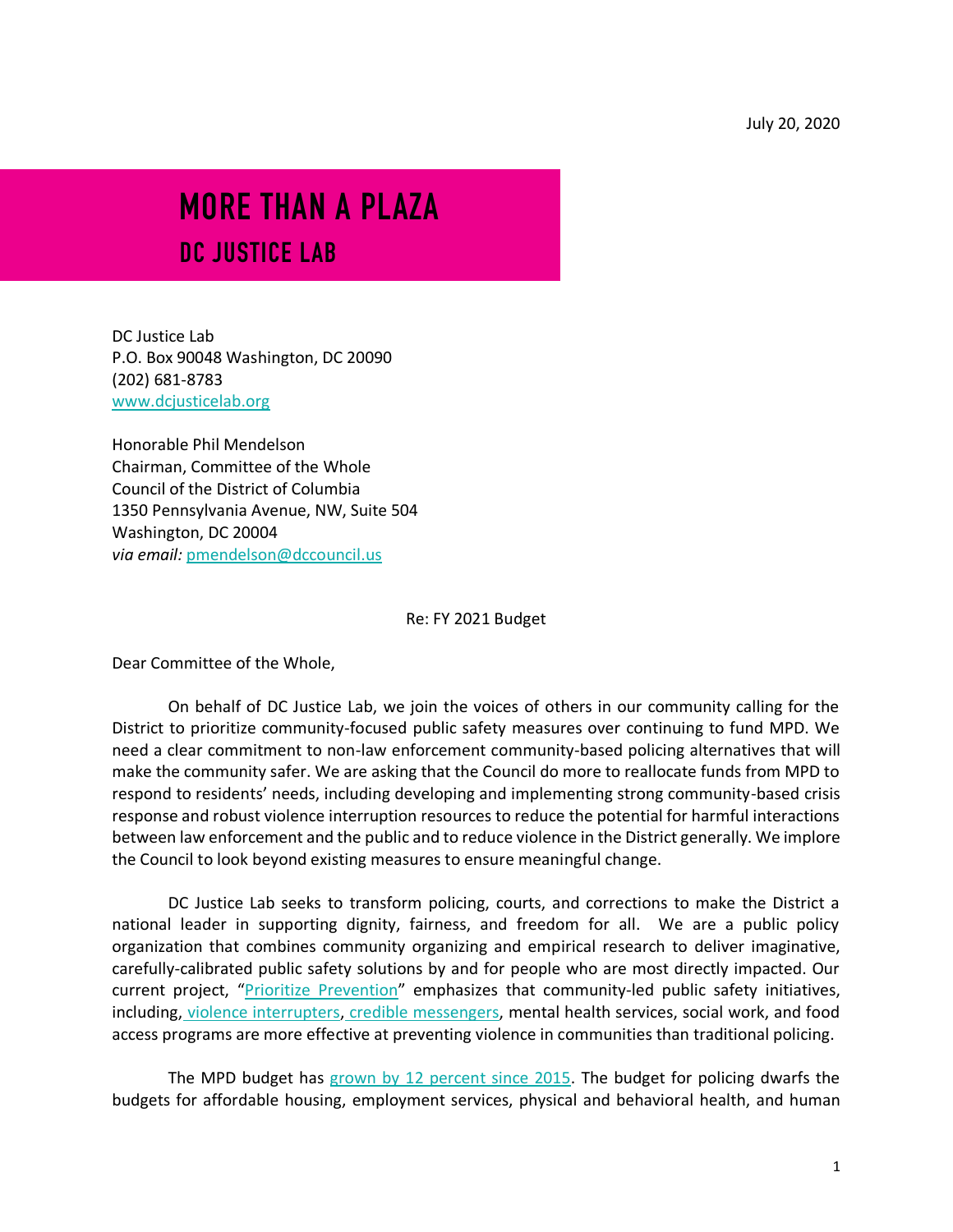services. It is clear that by increasing the MPD budget to around \$568 million, the Council is ignoring D.C. residents' demands for justice, and community-focused outcomes that will make *all* of our residents safer. We need bold measures to truly change our community for the better. We call on the Council to consider new alternatives such as the ones discussed below, to respond to the needs of our community.

Traditional policing perpetuates systemic racism and makes our community less safe. For example, between 2013 and 2017, Black residents in D.C. were arrested at [10 times the rate](https://www.acludc.org/en/racial-disparities-dc-policing-descriptive-evidence-2013-2017) of white residents. This trend is [not changing](https://www.acludc.org/sites/default/files/2020_06_15_aclu_stops_report_final.pdf) despite previous calls for reform. The [MPD refused to keep and](https://www.acludc.org/sites/default/files/2020_06_15_aclu_stops_report_final.pdf)  [report extensive records](https://www.acludc.org/sites/default/files/2020_06_15_aclu_stops_report_final.pdf) on police stops required by the Neighborhood Engagement Achieves Results (NEAR) Act until a court ordered compliance. Once collected, the data revealed that [Black people](https://www.census.gov/quickfacts/DC)  [composed 72% of the individuals stopped in D.C. despite making up just 46.5% of the District's](https://www.census.gov/quickfacts/DC)  [population.](https://www.census.gov/quickfacts/DC) These racially-driven practices increase distrust in the MPD and in traditional policing; polling data suggests roughly [36% of Black Americans trust police.](https://www.cnn.com/2020/06/02/politics/polls-police-black-protests/index.html) [Distrust between police and](https://www.theguardian.com/us-news/2020/jan/21/police-gun-violence-trust-report)  [residents](https://www.theguardian.com/us-news/2020/jan/21/police-gun-violence-trust-report) has very clear negative outcomes for public safety. These cycles of racism, police brutality, and distrust increase violence in communities where residents are already disproportionately [affected by poverty.](https://www.acludc.org/en/racial-disparities-dc-policing-descriptive-evidence-2013-2017) This reality is compounded by the COVID-19 pandemic: The [racial disparity of](https://wjla.com/news/local/dc-leads-the-nation-in-covid-19-black-death-disparity)  COVID-19's im[pact in the District](https://wjla.com/news/local/dc-leads-the-nation-in-covid-19-black-death-disparity) has led the nation.

#### **Non-Law Enforcement Community-Based Crisis Response**

Throughout the United States, cities are reexamining how systems have grown to expect police as the default first response for societal issues which they are neither equipped nor best suited to handle, such as mental illness and homelessness. For example, jurisdictions across the country are considering measures to reduce police violence through providing alternatives to police crisis response. Far too often, law enforcement are the default first response for issues of mental health crisis, poverty, and homelessness, or even schoolyard discipline issues. However, it is clear that police officers are not the most adept in handling many of these calls; these calls could better be responded to by those who are trained to address those issues, such as social workers, mental health experts, and those trained in conflict resolution and crisis deescalation. This assertion is underscored by a [recent study](https://whitebirdclinic.org/category/cahoots/) indicating that 20%-50% of fatal encounters with law enforcement have involved individuals with mental health issues. It is abundantly clear that the District must reconsider its current approach to policing.

We urge the Council to consider adopting community-based alternatives to police 911 responses, such as one modeled off of the Crisis Prevention Helping Out on the Streets (CAHOOTS) in Eugene, Oregon. Thirty one years ago, CAHOOTS, a community-based mental health response team, was founded in Eugene to [respond to crises involving mental health, addiction, and homelessness.](https://whitebirdclinic.org/category/cahoots/) The program functions by sending [a two-person unit](https://whitebirdclinic.org/category/cahoots/) consisting of a social worker and a medical professional to scenes that ["don't involve a legal issue or some kind of extreme threat of violence or](https://www.npr.org/2020/06/10/874339977/cahoots-how-social-workers-and-police-share-responsibilities-in-eugene-oregon)  [risk to the person, the individual or others."](https://www.npr.org/2020/06/10/874339977/cahoots-how-social-workers-and-police-share-responsibilities-in-eugene-oregon) To determine this, CAHOOTS works in unison with Eugene Emergency Response Services to assess whether a 911 call warrants the services of the police or the community-based model.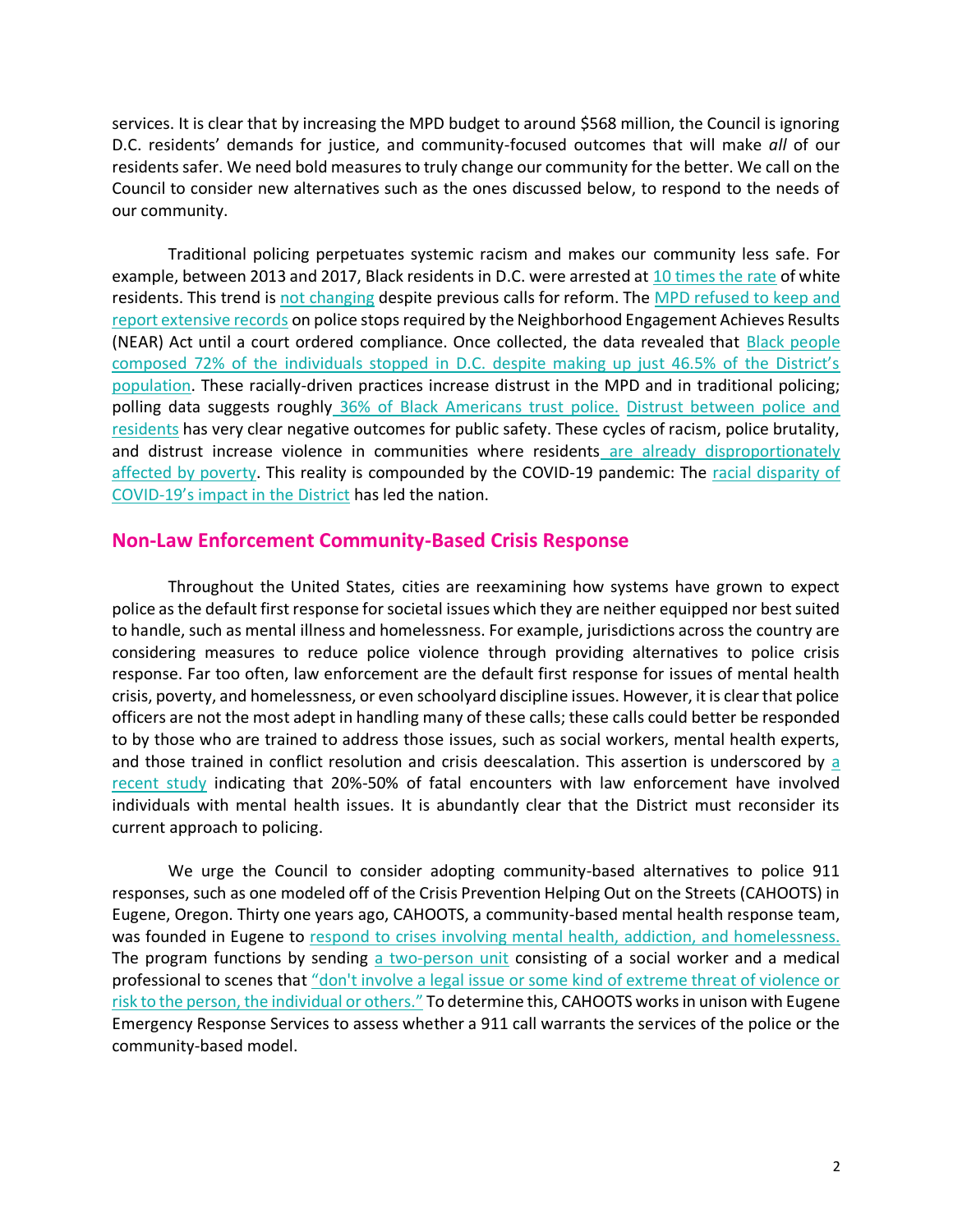To operate in Eugene, a locality much smaller than the District, CAHOOTS requires a  $$2.1$ [million budget](https://whitebirdclinic.org/category/cahoots/) annually. However, the program saved the city approximately  $$8.5$  million in public [safety spending annually,](https://whitebirdclinic.org/category/cahoots/) while answering [17%](https://whitebirdclinic.org/category/cahoots/) of the police department's call volume. Additionally, while the program works with the police department and emergency response services to determine whom it will respond to, CAHOOTS is largely independent during the execution of its services. For example, of the [24,000 calls it responded to last year,](http://www.mentalhealthportland.org/wp-content/uploads/2019/11/CAHOOTS-Program-Briefing-2018-data.pdf) police backup was requested [only 150 times,](https://whitebirdclinic.org/category/cahoots/) often [only to apprehend callers on the brink of suicide.](https://www.npr.org/2020/06/10/874339977/cahoots-how-social-workers-and-police-share-responsibilities-in-eugene-oregon)

Undoubtedly, CAHOOTS would operate differently in a larger city such as Washington D.C. However, the model has spread throughout the nation in recent years; the District could benefit immensely from a program like this.

### **Violence Interruption**

Public safety funds should be shifted from traditional police forces to community-based safety initiatives, including violence interruption programs, which are better able to break cycles on violence. Unlike police officers who escalate situations with force and violence, violence interrupters build relationships with communities to gain trust, improve opportunities, mediate conflicts, and reduce violence. There is national, bipartisan support for funding violence interrupters rather than expanding traditional policing methods: [71% of likely voters,](https://tjcinstitute.com/wp-content/uploads/2020/06/20.06_Violence-Interruption-1.pdf) including 62% of Republicans, believe that programs designed to interrupt and prevent gun violence have been shown to be more cost effective than increasing the number of police in a community.

While the Council just voted to reallocate \$9.67 million and 50 FTEs from MPD to agencies and programs supporting restorative justice, violence interruption, and victim service work, this accounts for about .1% of the total budget. It does not go far enough. To truly respond to the community's need for a just public safety system that makes us all safer, much more must be done. To put this into perspective, Richmond, California, whose citizens saw some of the highest rates of [gun violence for years,](https://www.theguardian.com/us-news/2019/dec/09/gun-violence-richmond-bay-area-healing) invests [.4% of their budget](http://www.ci.richmond.ca.us/DocumentCenter/View/51243/Adopted-FY2019-2020-Operating-Budget) into *just one* [violence interruption program;](http://ca-richmond.civicplus.com/2410/More-about-ONS-Strategic-Initiatives) since the program was initiated, [gunshot wounds and deaths have fallen 55%.](https://ajph.aphapublications.org/doi/10.2105/AJPH.2019.305288) Other cities have seen similar reductions when they have made significant investments in these kinds of programs. The organization Cure the Streets has [tracked](https://cvg.org/impact/) similar reductions in gun violence and homicides in cities across America when violence interruption programs are adequately funded. The solution to violence in the District is not investing more in a system that is not working.

Although MPD's budget keeps growing, [homicide rates in the District have increased in recent](https://wjla.com/news/local/washington-dc-2019-homicide-rate)  [years.](https://wjla.com/news/local/washington-dc-2019-homicide-rate) Increased funding for the MPD does not lead to decreasing rates of homicide. Instead of increasing the budget *again*, the Council must invest in violence prevention and community programs which are proven to reduce violence and restore public trust. We call upon the D.C. Council to reallocate at least 20% of MPD funds to community-driven public safety alternatives and commit to increasing the allocated funds for these programs in the future.